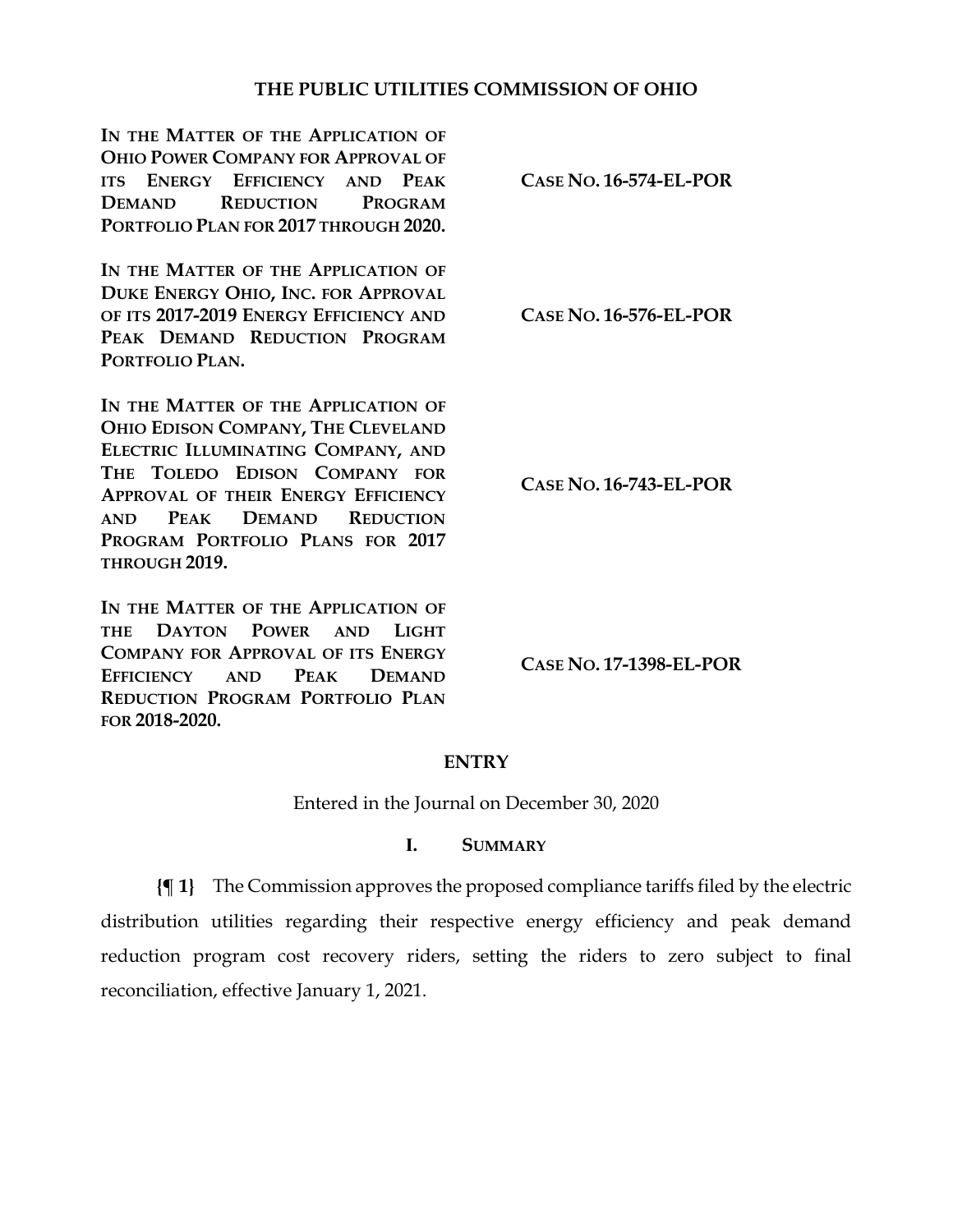#### **II. DISCUSSION**

**{¶ 2}** Ohio Power Company d/b/a AEP Ohio (AEP Ohio); Duke Energy Ohio, Inc. (Duke); The Dayton Power and Light Company (DP&L); and Ohio Edison Company, The Cleveland Electric Illuminating Company, and The Toledo Edison Company (collectively, FirstEnergy) are electric distribution utilities (EDUs) as defined in R.C. 4928.01(A)(6) and public utilities as defined in R.C. 4905.02 and, as such, are subject to the energy efficiency and peak demand reduction (EE/PDR) requirements under R.C. 4928.64 and 4928.66.

**{¶ 3}** Ohio Adm.Code Chapter 4901:1-39 provides rules for the Commission's review of each electric utility's EE/PDR program portfolio plan that consists of cost-effective programs to encourage innovation and market access for all customer classes, achieve the statutory benchmarks for peak-demand reduction, and meet or exceed the statutory benchmarks for energy efficiency. Ohio Adm.Code 4901:1-39-06 authorizes cost recovery riders to recover the costs of each EDU's EE/PDR programs.

**{¶ 4}** R.C. 4928.66(G), which became effective on October 22, 2019, terminates Ohio's annual energy efficiency savings requirements on December 31, 2020, and reduces the total cumulative savings requirement to a statewide collective benchmark of 17.5 percent.

**{¶ 5}** Pursuant to R.C. 4928.66(G), on February 26, 2020, the Commission determined that the termination of all EE/PDR portfolio plans must occur no later than December 31, 2020, and ordered a wind-down of the statutorily required EE/PDR programs to commence on September 30, 2020. Finding and Order, (Feb. 26, 2020) at ¶ 44. In addition, the Commission granted Duke's request to extend its existing portfolio plan as approved in Case No. 16-576-EL-POR through December 31, 2020. *Id.* at ¶ 40.

**{¶ 6}** On March 27, 2020, Duke filed an application for rehearing. The Commission granted rehearing for further consideration of the matters raised on rehearing on April 22,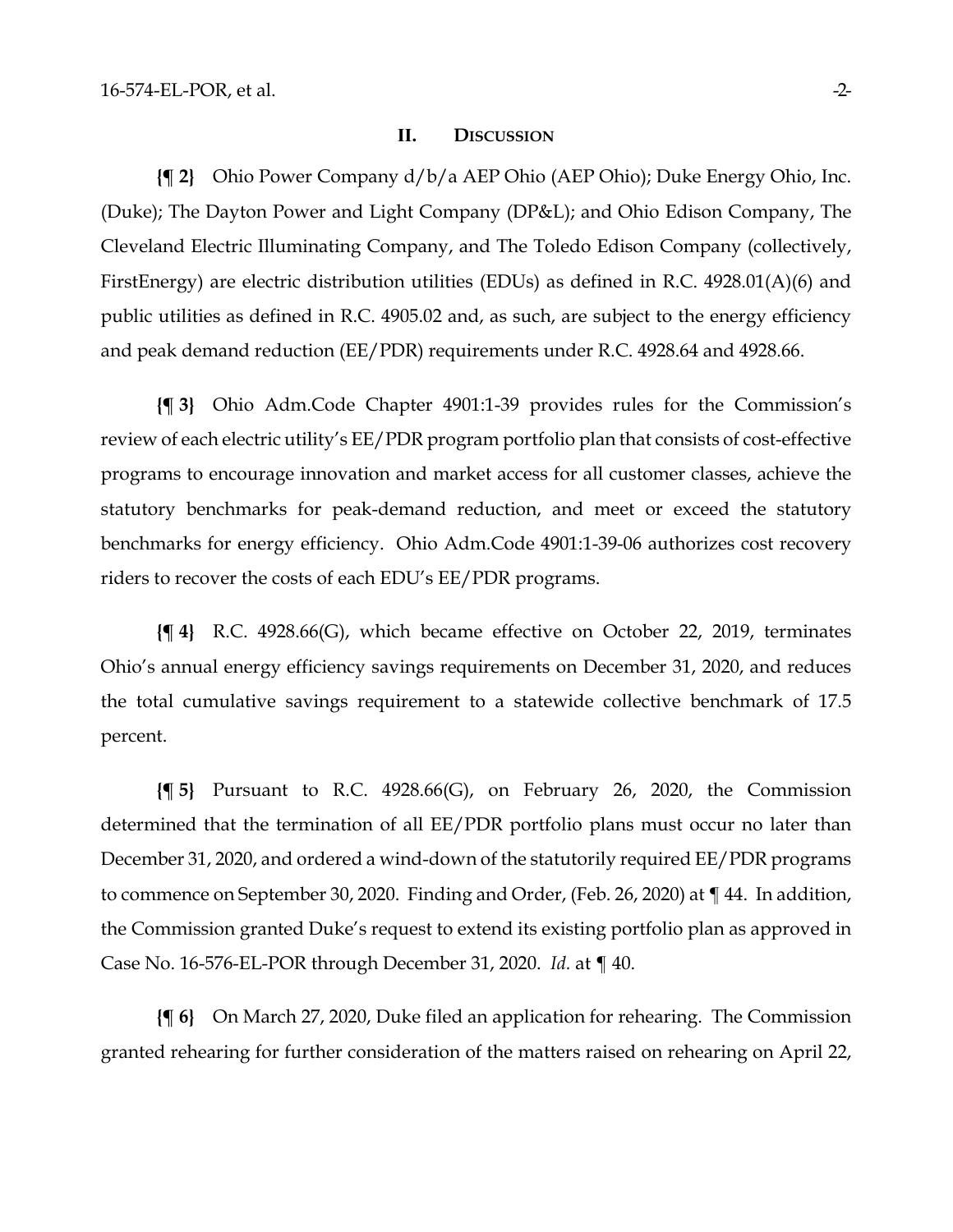2020. The Commission issued a Third Entry on Rehearing, denying the application for rehearing on November 18, 2020.

**{¶ 7}** Also, on November 18, 2020, the Commission directed each EDU in this state to file, by December 1, 2020, proposed compliance tariffs for their respective EE/PDR cost recovery riders, setting the riders to zero, effective January 1, 2021. The Commission further directed each EDU to file an application for a final reconciliation of their EE/PDR cost recovery riders when the full information for such final reconciliation is available.

**{¶ 8}** On November 30, 2020, AEP Ohio filed its proposed compliance tariff in Case No. 16-574-EL-POR.

**{¶ 9}** On December 1, 2020, proposed compliance tariffs were filed by Duke and DP&L, in Case No. 16-576-EL-POR and Case No. 17-1398-EL-POR, respectively.

**{¶ 10}** Also, on December 1, 2020, as amended on December 23, 2020, FirstEnergy filed proposed compliance tariffs in Case No. 20-1673-EL-RDR and 20-1748-EL-ATA. FirstEnergy's Rider DSE is currently comprised of two components: Rider DSE1, which is associated with FirstEnergy's Economic Load Response Program, and Rider DSE2, which recovers the costs for compliance with R.C. 4928.66 and is also the authorized recovery mechanism for various energy efficiency related commitments and provisions from ESP IV. Notably, FirstEnergy states that the proposed compliance tariffs filed on December 23, 2020, amending the charge for Rider DSE1 and setting the charge for Rider DSE2 to zero, do not affect the Companies' pending application filed on December 1, 2020 in Case No. 20-1748- EL-ATA to modify its Rider DSE and establish a new component, Rider DSE3.[1](#page-2-0) 

**{¶ 11}** Upon review of the proposed compliance tariffs, the Commission finds that the proposed tariffs filed by AEP Ohio, Duke, and DP&L comply with the Commission's

<span id="page-2-0"></span><sup>&</sup>lt;sup>1</sup> In Case No. 20-1748-EL-ATA, FirstEnergy also seeks to establish a new component, Rider DSE3, which FirstEnergy notes will recover costs that were originally recovered in Rider DSE2 from energy efficiency commitments associated with ESP IV that are not costs of compliance with R.C. 4928.66, including lost distribution revenue and shared savings.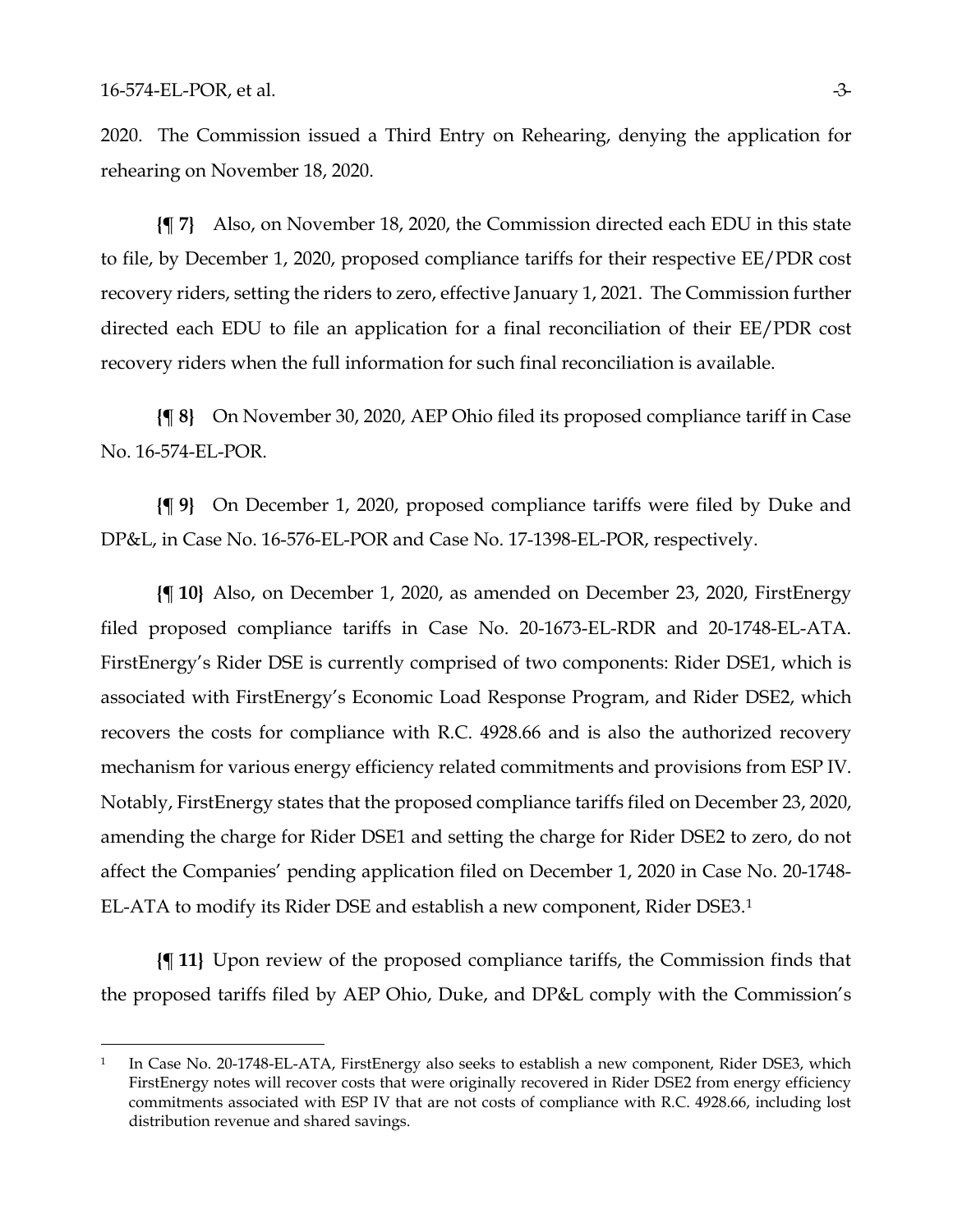November 18, 2020 order, do not appear to be unjust or unreasonable, and should be approved.

**{¶ 12}** As to FirstEnergy's filing, we note that we are only approving the proposed compliance tariffs filed on December 23, 2020 in Case Nos. 20-1673-EL-RDR and 20-1748- EL-ATA, to the extent they establish revised charges for Rider DSE1 and set Rider DSE2 to zero. The Commission finds that the proposed Rider DSE3 provisions will be evaluated at a later time. As such, FirstEnergy should file final tariffs, subject to Commission review, omitting the Rider DSE3 charges and provisions, as reflected in its December 23, 2020 filing, to become effective on a service rendered basis beginning January 1, 2021.

**{¶ 13}** Accordingly, the Commission authorizes the EDUs operating in this state to file final tariffs to implement their proposed compliance tariffs, consistent with this Entry. Additionally, the Commission expects each EDU operating in this state to file an application for a final reconciliation of their EE/PDR cost recovery riders when the full information for such final reconciliation is available, as previously directed. The Commission finds that it is unnecessary to hold a hearing to the extent we are approving the tariffs filed in compliance with our November 18, 2020 order.

### **III. ORDER**

**{¶ 14}** It is, therefore,

**{¶ 15}** ORDERED, That the EDUs are authorized to file tariffs, in final form, consistent with this Entry. It is, further,

**{¶ 16}** ORDERED, That the EDUs shall file one copy in their respective case docket and one copy in its TRF docket. It is, further,

**{¶ 17}** ORDERED, That the effective date of the proposed compliance tariffs shall be January 1, 2021, contingent upon final review by the Commission. It is, further,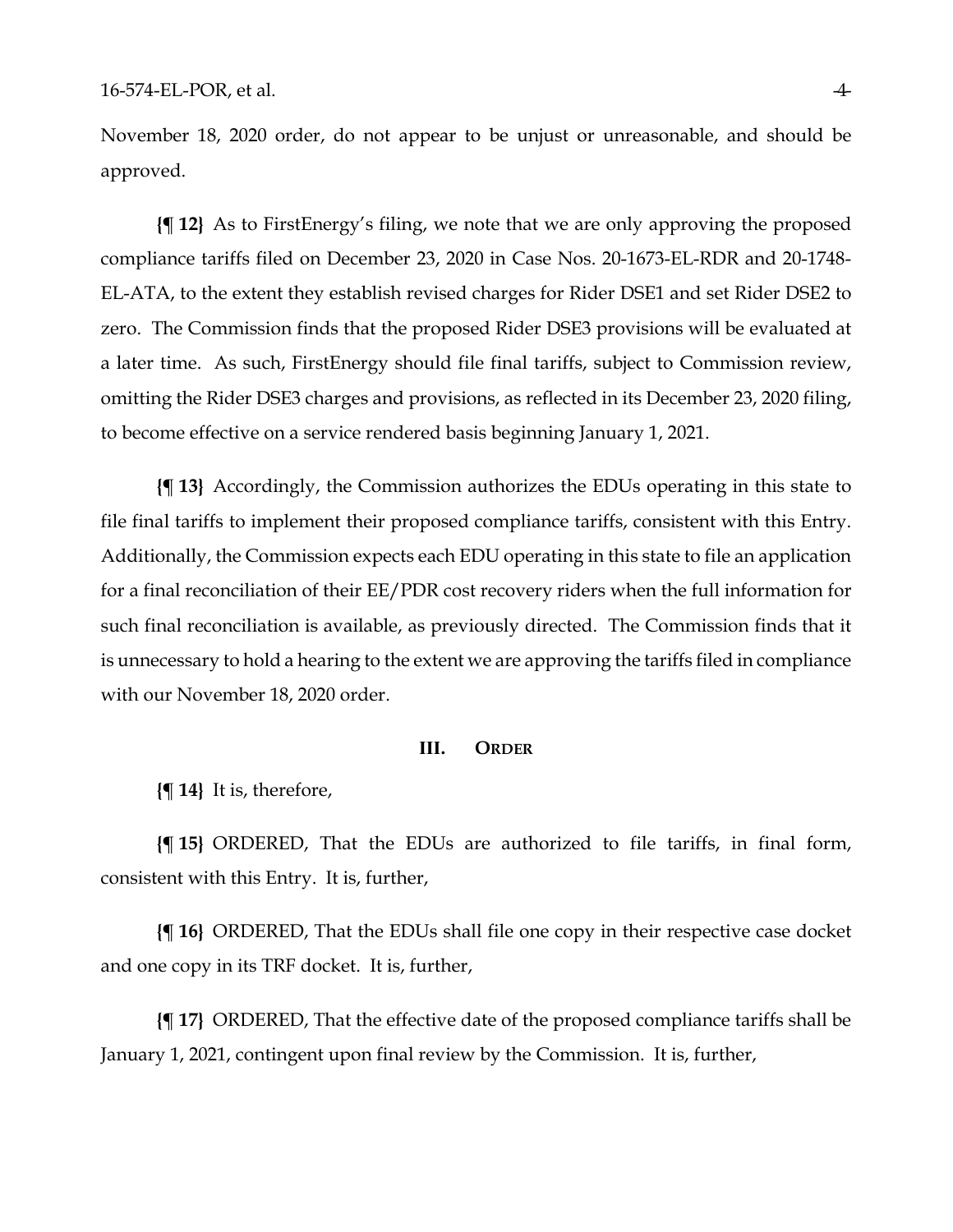**{¶ 18}** ORDERED, That each EDU in this state file an application for a final reconciliation of their respective EE/PDR cost recovery riders when the full information for such final reconciliation is available. It is, further,

**{¶ 19}** ORDERED, That a copy of this Entry be served upon each party of record.

COMMISSIONERS: *Approving:*  M. Beth Trombold Lawrence K. Friedeman Daniel R. Conway Dennis P. Deters

LLA/hac